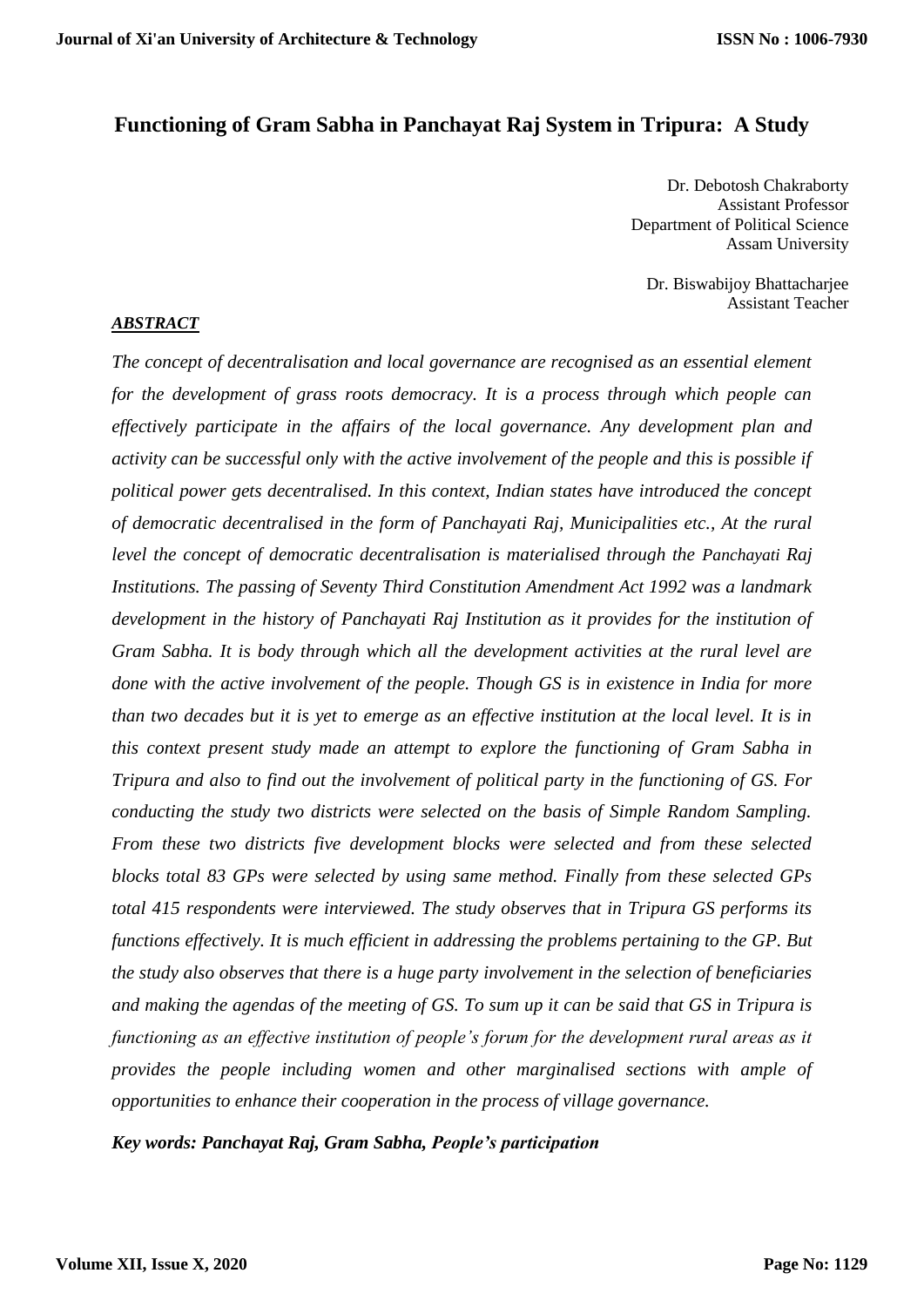*The concept of decentralisation and local governance are recognised as an essential element for the development of grass roots democracy. It is a process through which responsibility of the decision making at the local level comes to the people. It brings the government closer to the people and compels it to act according to the expectation of the people. It also equally extends the opportunities for the people including marginalised section to participate actively in the functioning of the local governance. The real intention of participation is to strengthen human capabilities as well as encourage people to be capable of identifying and dealing with their problems promptly and accept all challenges that appear in the sphere of life. It develops independent and cooperative spirit among people. Any development plan and activity can be successful only with the active involvement of the people and this is possible if political power gets decentralised. In this context, Indian states have introduced the concept of democratic decentralised in the form of Panchayati Raj, Municipalities etc., where all the people including the poor and marginalised section can actively get involved in the decision making process. 1*

*The concept of democratic decentralisation is materialised at the rural level through the Panchayati Raj Institutions. It is considered as an effective institution for the socio-economic development of the rural people irrespective of caste, class, religion etc. It provides opportunity to people to participate in all the affairs of the rural governance and also empowers them to monitor the implementation of various development schemes at their locality. It is only through this institution that the people at the village level can be well aware about their rights and duties towards the society. It is well accepted that the success of Panchayati Raj Institutions depend not only on development of the villages, but also on increasing people's participation in planning and development activities. The passing of Seventy Third Constitution Amendment Act 1992 was a landmark development in the history of Panchayati Raj Institution. It provides for the institution of Gram Sabha for ensuring effective participation of the people in the decision-making process at the rural level. As an organised body it has the duty to formulate various proposals and development programmes to be executed in the village areas. It has also the responsibility to identify the beneficiaries under various government projects and at the same time monitor the working of the village panchayat and implementation of various development projects in the locality.* 

1

<sup>1</sup> B.B.Lama. "Participatory Democracy and Panchayats in India – Problems and Prospects".In *Decentralizing Rural Governance and Development,* byA. K. Jana,134. Jaipur:Rawat Publications, 2005.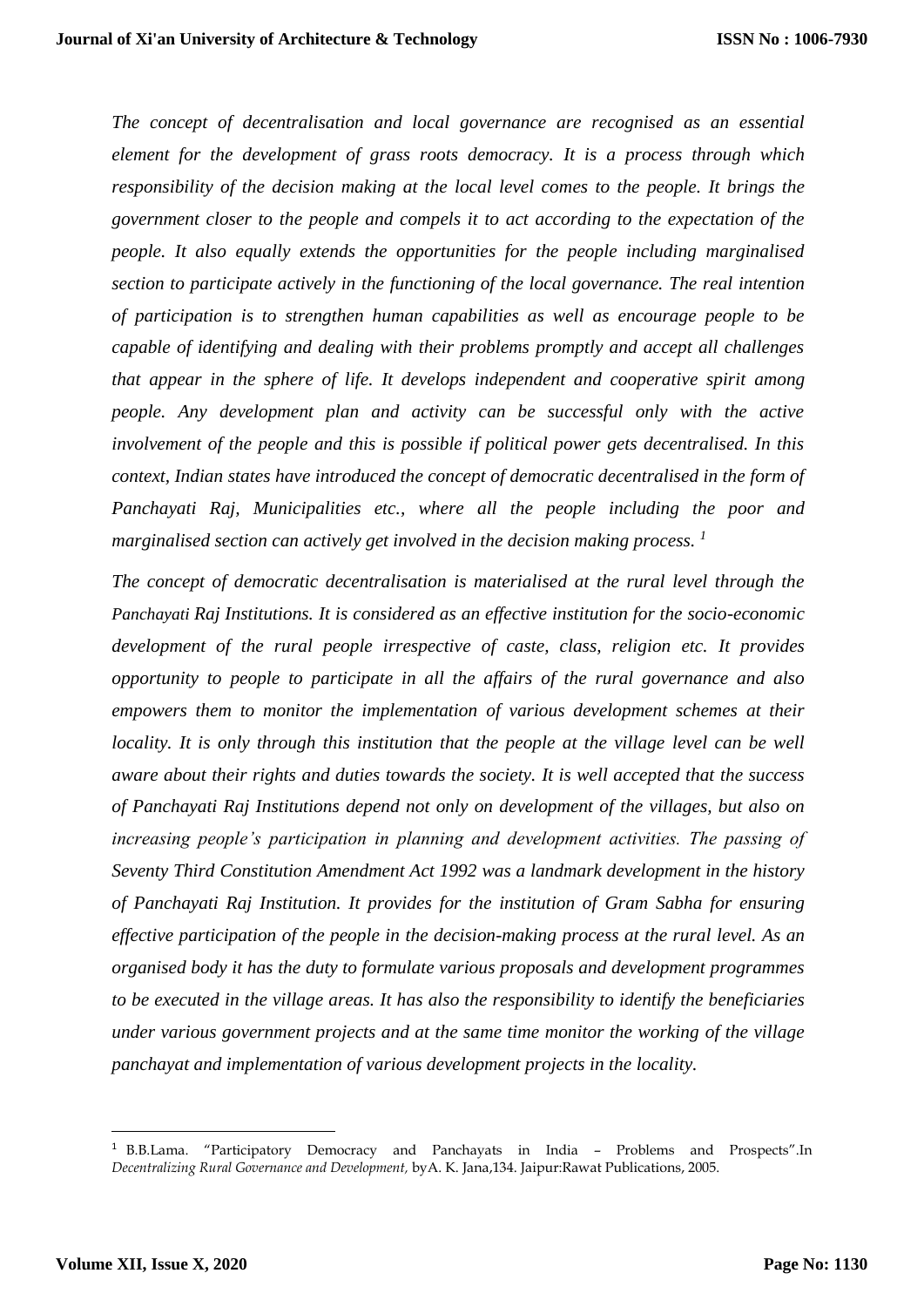*Gram Sabha is a smallest organ in the three tire structure of Panchayati Raj Institution in India. It is recognised as a body that provide the people with opportunity to involve in planning and implementation of all the development activities in the locality. It serves as a platform through which all the marginalised section of the people like SCs, STs and women can get chance to participate directly in the process of rural governance. It is only through this body that elected members of the Gram Panchayats as well as the government officials are accountable to the people for their acts. It came into existence across the states in India following the provisions of the Seventy Third Constitution Amendment Act.*

*Though after the enactment of the Seventy Third Constitution Amendment Act Gram Sabha is in existence in India for more than two decades but it is yet to emerge as an effective institution as to meet the expectations of the people in the rural areas. It is unable to build up the confidence among the rural masses towards the functioning of grass roots democracy at rural level. Keeping this is mind the present study is undertaken to explore the functioning of Gram Sabha in the Panchayat Raj system in the state of Tripura which had immediately enacted its Panchayat Raj Act (Tripura Panchayat Raj Act 1993) under the provision of Seventy Third Amendment Act and provided for the institution Gram Sabha.* 

*However, before going into the detail study of the functioning of Gram Sabha in Panchayat Raj system in Tripura it is pertinent to make a brief highlight about the composition and functions of Gram Sabha that are prescribed under the Tripura Panchayat Raj Act 1993.* 

*Under the provision of the Tripura Panchayat Raj Act 1993 it is mentioned that the Gram Sabha is a body that consists of all the people those who have attained the age of eighteen (18) years and their name is registered in the electoral roll of a village that fall under the jurisdiction of a particular GP. The Act also mentioned about the organisation of Gram Sanad (Ward Sabha) in each and every village of the GP in Tripura. Gram Sanad is held in each ward of the GP. Under the provision of the Act the meeting of Gram Sabha as well as Gram Sanad are convened under the responsibility of the Pradhan (President). But in case the Pradhan remains absent then it is the Upa-Pradhan (Vice President) who is empowered to convene such meetings with the prior approval of GP. Moreover, the Act specifies certain functions for the GS such as preparation of budget about the activities of GPs for financial year; envisage annual accounts of the Gram Panchayat as well as audit report of last financial years; preparation of detail report about various development programmes of the GPs that are to be adopted in the current financial year. Besides, the Act prescribed certain*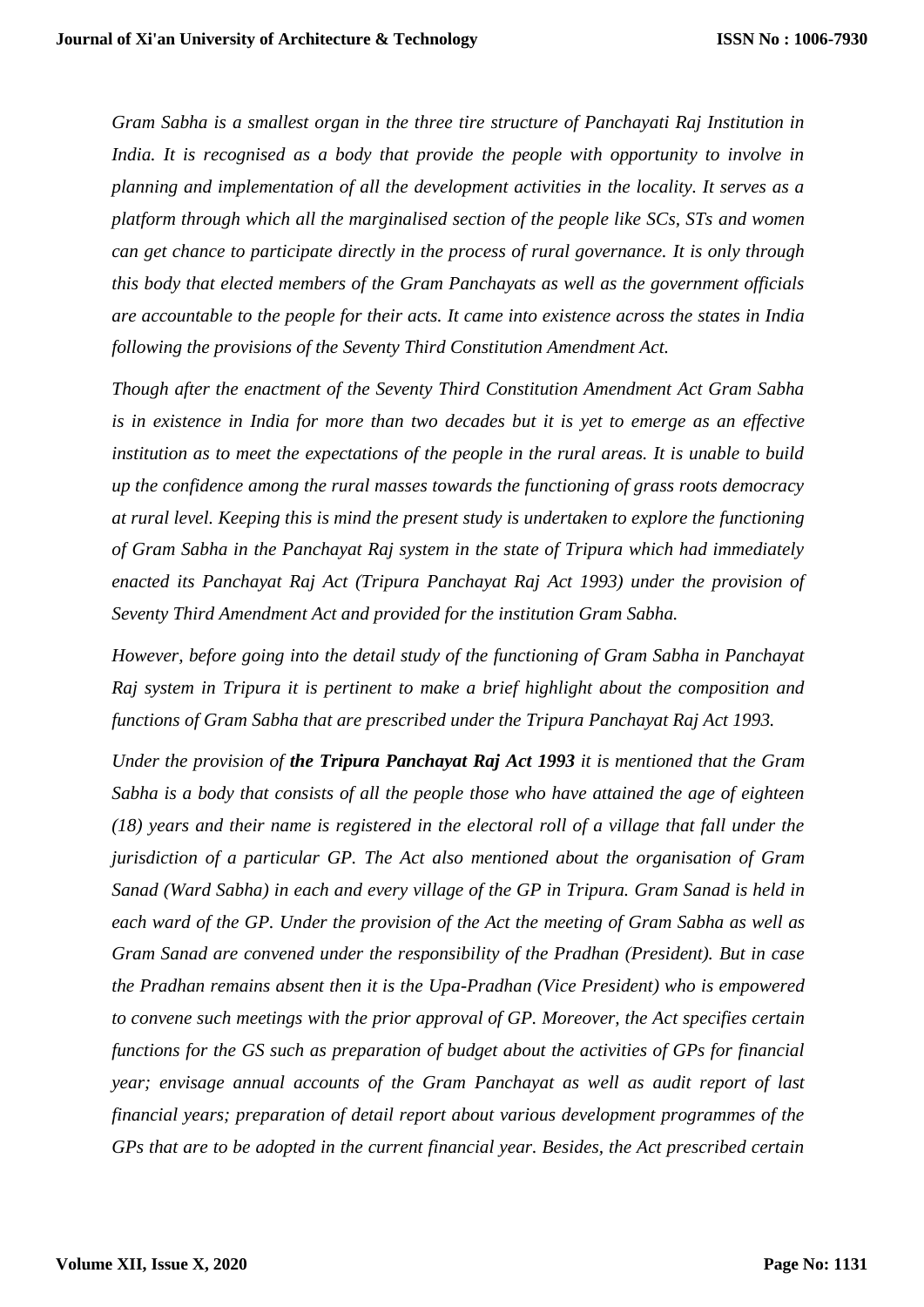*functions for the Gram Sanad, viz., selection of beneficiaries for various development schemes, selection of place where development works are suppose to be implemented etc.*

## *Objectives of the Study*

*The objectives of the present study is to explore functioning of Gram Sabha as an institution of people forum in the panchayat raj system in Tripura and also to examine the involvement of the political party in the functioning of Gram Sabha in Tripura.* 

### *Methods of the study*

*The present study is confined to the state of Tripura. For the purpose of the study at first two districts are selected i.e., North Tripura and West Tripura on the basis of Simple Random Sampling (SRS). From these sampled districts fifty (50%) percent development blocks that fall under Tripura Panchayat Act 1993 are selected further by using the method of SRS. Thus from North Tripura out of four (4) development block two (2) development blocks namely Kadamtala and Kalachera are selected randomly. Similarly from West Tripura out of five (5) development blocks three (3) development blocks namely Dukli, Jirania and Old Agartala are selected randomly. Then from the sampled districts a total of eighty three (83) Gram Panchayats (GPs) i.e., thirty six (36) GPs from North Tripura and forty seven (47) Gram Panchayats (GPs) from West Tripura are selected through Simple Random Sampling. Finally from each sampledGPs five Gram Sabha (GS) members are selected as respondents. Thus all together 415 respondents are interviewed. In addition, elected representatives of each selected Gram Panchayat are also interacted to understand the functioning of the Gram Sabhas. In order to obtain the data interview schedules were prepared and accordingly data were acquired. Furthermore, a number of Gram Sabha meetings were attended in order to understand the ground realities.*

# *Data Analysis and interpretation*

*So, it is in this pretext the present study is undertaken to explore the working of Gram Sabha in the development of village panchayats as an effective institution of people forum in the state of Tripura with the help of following tables.*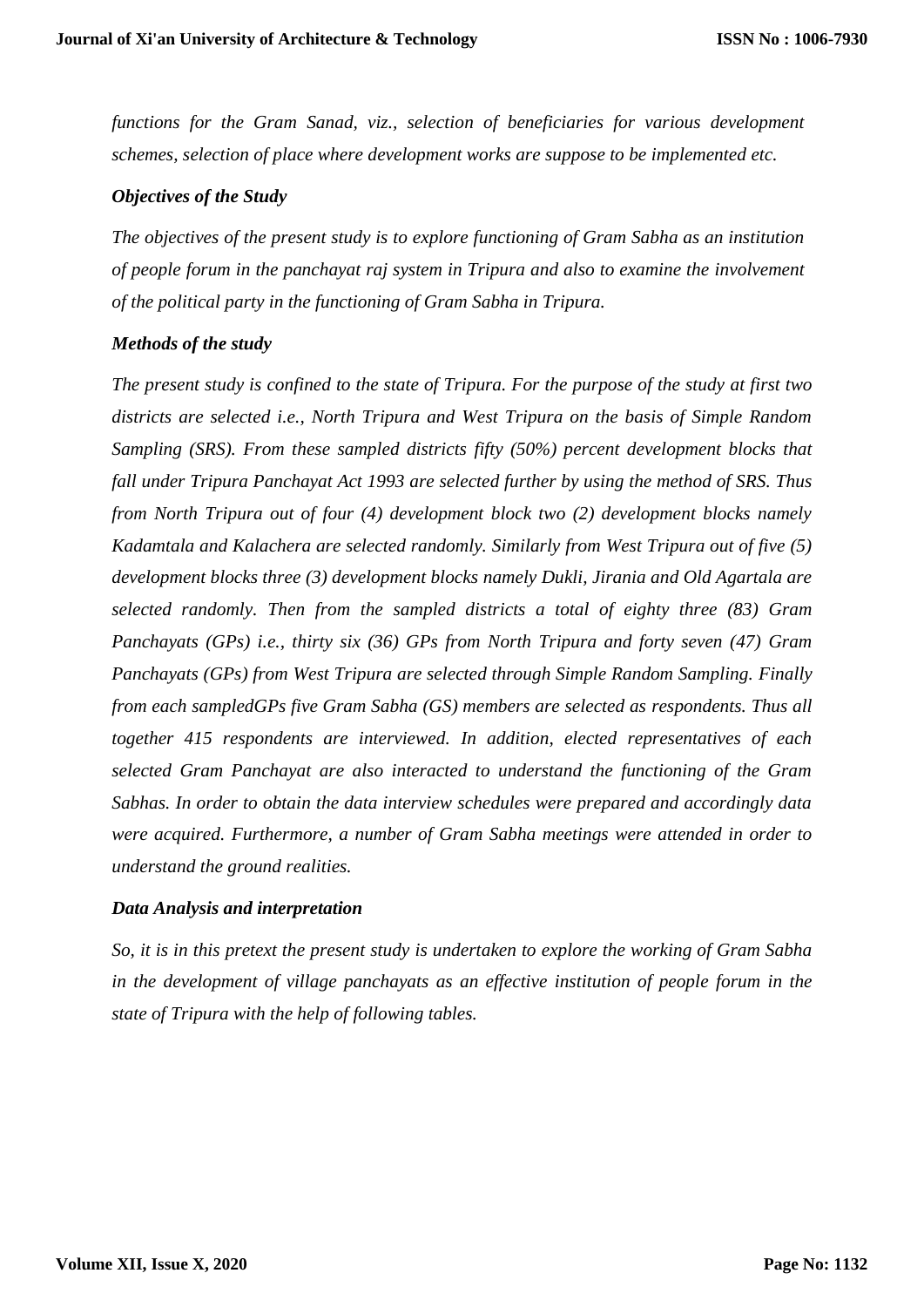|                  | <b>Tripura</b>               |                         |         |               |  |  |  |
|------------------|------------------------------|-------------------------|---------|---------------|--|--|--|
| Respo-<br>ndents | <b>Views of GS members</b>   |                         |         |               |  |  |  |
|                  | Opinion of the members of GS |                         |         |               |  |  |  |
|                  | Yes                          | No<br>Don't know        |         | Total         |  |  |  |
| Male             | 208<br>(50.1)                | 41<br>(9.9)             | 0       | 249 (60.0)    |  |  |  |
| Female           | 92<br>(22.2)                 | 39<br>(9.4)             | 35(8.4) | 166 (40.0)    |  |  |  |
| Total            | 300<br>(72.3)                | 80<br>35(8.4)<br>(19.3) |         | 415<br>(100%) |  |  |  |

*Table 1: Participation of the people at the GS meeting in Tripura* 

 *Source: Field work*

*The above table reveals that in Tripura 72.3 per cent of the people participate in the meeting of GS. The reason for participationof a good number of people lies in the fact that the GS meetings are held on a regular basis as per the provisions of the Act. It is observed that in Tripura GS is very much active in addressing the problems of GP and simultaneously it makes constant vigil over the working of GPs in implementing various development projects in their locality.* 

|                          | Tripura                            |            |            |  |  |  |
|--------------------------|------------------------------------|------------|------------|--|--|--|
| <b>GS Meeting</b>        | <b>Respondents</b><br>(GS members) | Total      |            |  |  |  |
|                          | М                                  | F          |            |  |  |  |
| Once in a month          | 14(3.4)                            | 9(2.3)     | 23(5.5)    |  |  |  |
| Once in three month      | 63(15.2)                           | 34(8.2)    | 97(23.4)   |  |  |  |
| Once in six month        | 113(27.2)                          | 56 (13.5)  | 169 (40.7) |  |  |  |
| Once in a year           | 31(7.5)                            | 15(3.6)    | 46 (11.1)  |  |  |  |
| Thrice in a Year         | 0                                  | 0          | O          |  |  |  |
| Whenever required        | 7(1.7)                             | 9(2.2)     | 16(3.8)    |  |  |  |
| Don't know               | 21(5.1)                            | 43 (10.4)  | 64 (15.4)  |  |  |  |
| <b>Total Respondents</b> | 249 (60.0)                         | 166 (40.0) | 415 (100%) |  |  |  |

*Table 2: Holding of GS meeting in Tripura*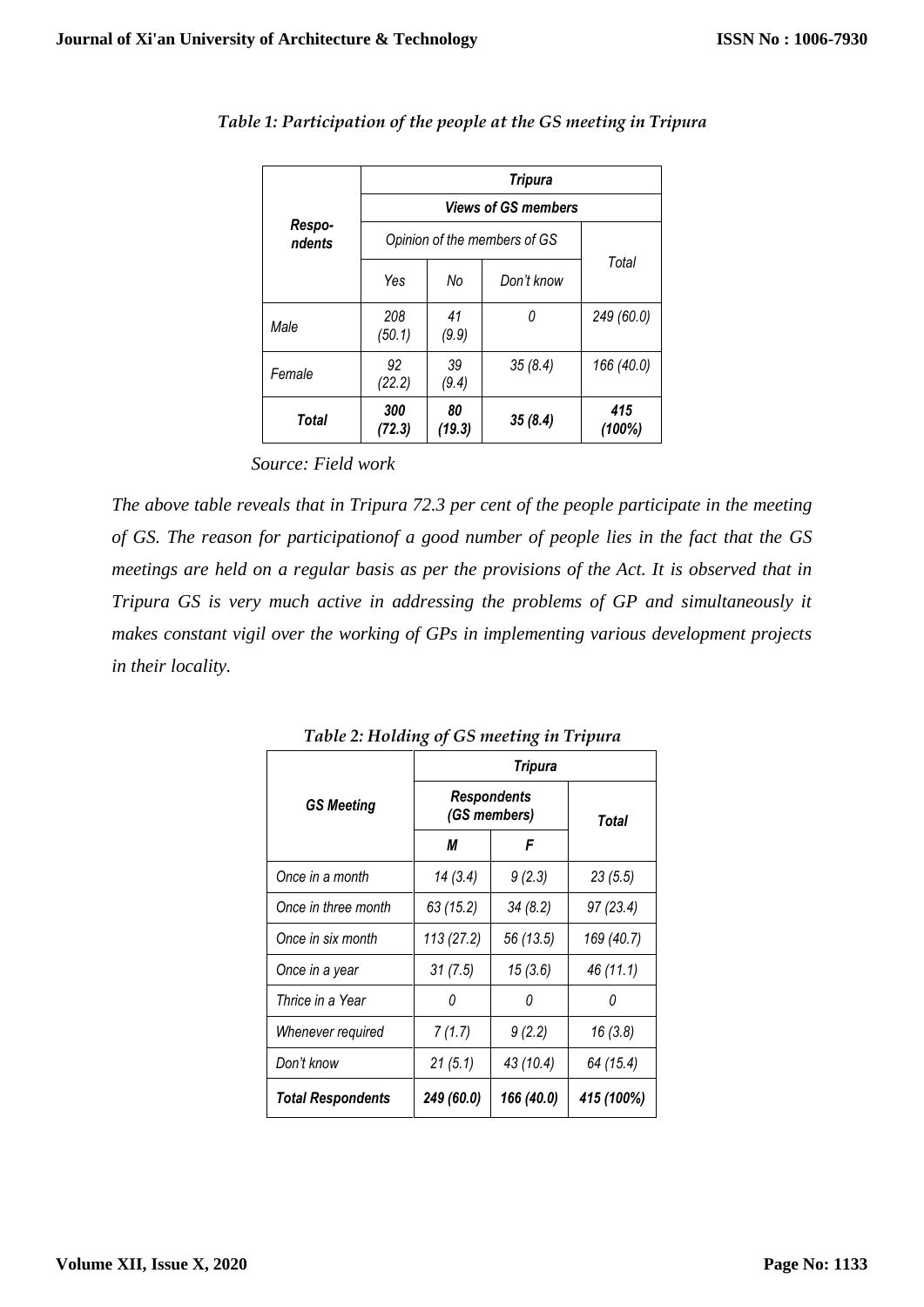*Regarding the frequency of holding the meeting of GS in Tripura 40.7 per cent of the respondent stated that such meetings are held once in a six month, followed by 23.4 per cent respondents who confirmed that the meetings of GS are held once in a three month. During the conversation with members of GS it is further reported that the GS meetings are regularly held and they get timely information about the holding of the meetings.*

|        |                                                           | Issues discussed |               |                               |               |                                              |               |                                          |              |                            |               |                                      |                                   |               |                |
|--------|-----------------------------------------------------------|------------------|---------------|-------------------------------|---------------|----------------------------------------------|---------------|------------------------------------------|--------------|----------------------------|---------------|--------------------------------------|-----------------------------------|---------------|----------------|
|        | <b>Selection of</b><br>beneficiaries for<br>govt. schemes |                  |               | Reviewing<br>activities of GP |               | Scrutinize annual<br>accounts & audit report |               | <b>Endor</b><br>sing<br>villag<br>e plan |              | <b>Taxation</b><br>matters |               | Make plan for<br>Development<br>work | <b>Utilization</b><br>certificate |               | Total          |
|        | Yes                                                       | No               | Yes           | No                            | Yes           | No                                           | Yes           | N <sub>0</sub>                           | Yes          | No                         | Yes           | No                                   | Yes                               | No            |                |
|        |                                                           |                  |               |                               |               |                                              |               | <b>Tripura</b>                           |              |                            |               |                                      |                                   |               |                |
| Male   | 247<br>(59.5)                                             | 0(0.00)          | 243<br>(58.5) | 6(1.4)                        | 204<br>(49.1) | 45<br>(10.8)                                 | 219<br>(52.7) | 29<br>(6.9)                              | 69/16.<br>6) | 179<br>(43.1)              | 245<br>(59.0) | 13<br>(3.1)                          | 145<br>(34.9)                     | 102<br>(24.5) | 247<br>(59.5)  |
| Female | 164<br>(39.5)                                             | 3(1.2)           | 157<br>(37.8) | 9(2.2)                        | 125<br>(30.1) | 41<br>(9.8)                                  | 119<br>(28.6) | 40<br>(9.6)                              | 29<br>(6.9)  | 140<br>(33.7)              | 157<br>(37.8) | 0                                    | 88<br>(21.3)                      | 80<br>(19.3)  | 168<br>(40.5)  |
| Total  | 411<br>(99.0)                                             | 4(1.0)           | 400<br>(96.4) | 15<br>(3.6)                   | 329<br>(79.2) | 86<br>(20.7)                                 | 338<br>(81.4) | 69<br>(16.6)                             | 98<br>(23.6) | 319<br>(76.8)              | 402<br>(96.8) | 13<br>(3.1)                          | 233<br>(56.1)                     | 182<br>(43.8) | 415<br>(100.0) |

*Table 3: subjectscovered at the meetingof GS*

*Source: Field work*

*The above table shows the issues that are covered in the meeting of GS in Tripura. It can be seen that 99 per cent of the respondents reported that selection of beneficiaries for various government sponsored schemes are taken up in the meeting of GS, which is followed by planning for development work (96.8 per cent), reviewing the activities of GP (96.4 per cent), scrutinizing annual accounts and audit report (79.2 per cent), providing utilization certificate for various government projects (56.1 per cent). It is thus evident that the GS meetings give equal weightage to all the important issues pertaining to the welfare of the citizens of the locality as well as the working of GP.*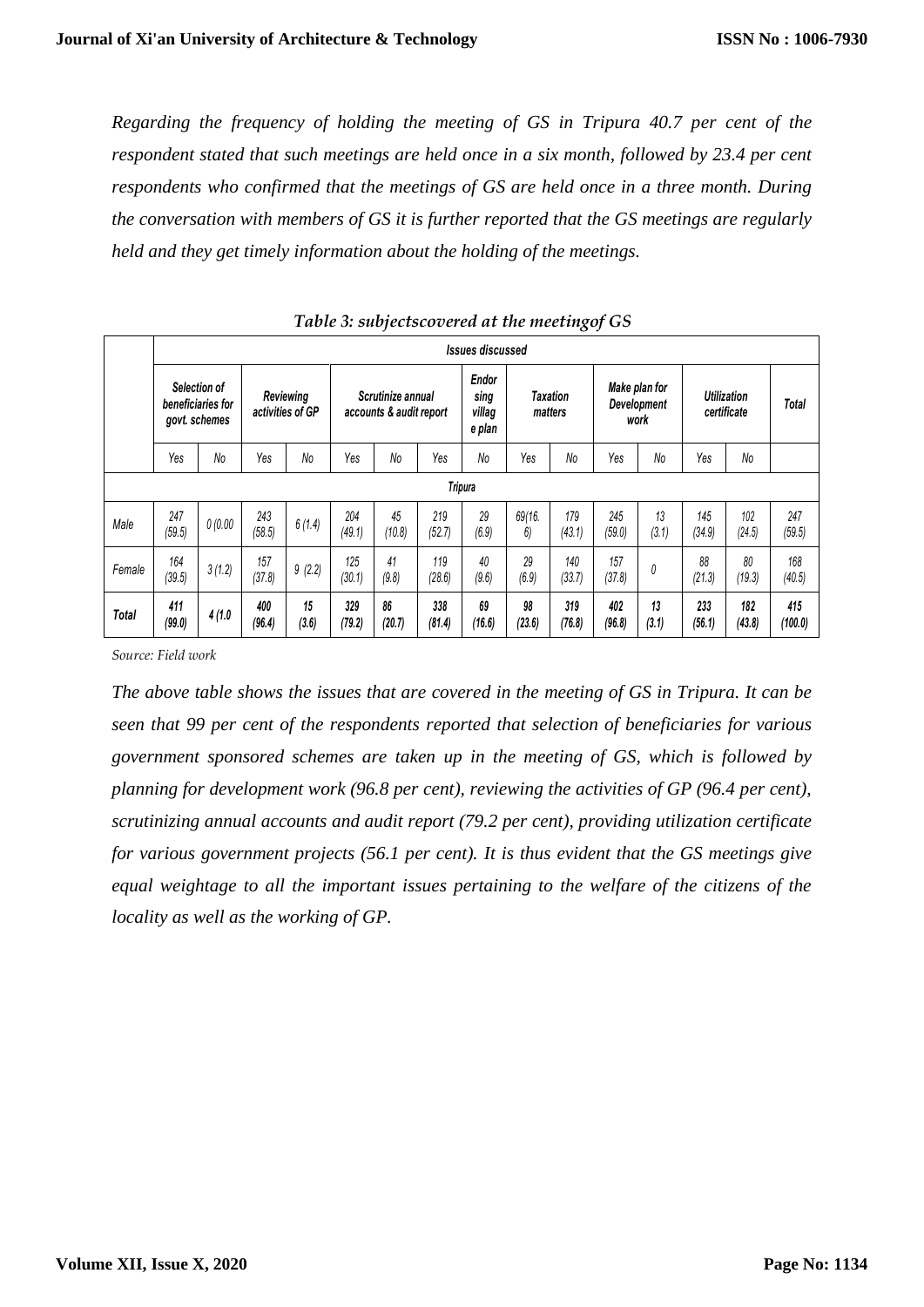| Respon- | <b>Tripura</b>                       |            |              |            |               |  |
|---------|--------------------------------------|------------|--------------|------------|---------------|--|
| dents   | <b>Ward Sabhas before GS Meeting</b> |            |              |            | Total         |  |
|         | Yes                                  | No         |              | Don't know |               |  |
| Male    | 247 (59.5)                           | 0          |              |            | 247 (59.5)    |  |
| Female  | 116 (28)                             | 4<br>(1.0) | 48<br>(11.5) |            | 168<br>(40.5) |  |
| Total   | 363 (87.4)                           | 4<br>(1.0) | 30           | (11.5)     | 415(100%      |  |

*Table 4: Provision of conducting Ward Sabha*

*Source: Field work*

*One of the good practices in the rural governance in Tripura is the holding of Ward Sabhas before the GS meetings and this is being confirmed by the majority of the respondents (87.4 per cent). It is reported that matters such as selecting the list beneficiaries, development plans, implementation of development schemes etc., are at length discussed in Ward Sabhasand then these are placed to GS for further discussion and confirmation. Suck kind of practice brings in transparency in the process of rural governance.* 

|                    | <b>Resolution recorded</b> |                      |                        |              |              |  |  |  |
|--------------------|----------------------------|----------------------|------------------------|--------------|--------------|--|--|--|
| <b>Respondents</b> | Recorded in a<br>Register  | Written in a<br>page | <b>Not</b><br>recorded | Don't know   | <b>Total</b> |  |  |  |
|                    |                            | <b>Tripura</b>       |                        |              |              |  |  |  |
| Male               | 243<br>(58.5)              | 0                    | 0                      | 6<br>(1.4)   | (60)<br>249  |  |  |  |
| Female             | 108<br>(26.0)              | 0                    | 0                      | 57<br>(14.0) | (40)<br>166  |  |  |  |
| <b>Total</b>       | 351<br>(84.5)              | 0                    | 0                      | 64<br>(15.5) | 415(100%)    |  |  |  |

*Table 5: Methods followed in recording the proceeding of GS meeting*

*Source: Field work*

*On the subject of procedure of recording the resolution of GS meeting it is noticed from above table that 84.5 of the respondents stated that register is generally used to record the proceedings of the meeting of GS, while 15.5 per cent of the respondents are not aware about the procedure. It is also reported that the decisions that are adopted in the meeting of GS are immediately recorded in the register in the presence of all the members GS. So, there remain hardly any chances of manipulating the decisions taken in such meeting.*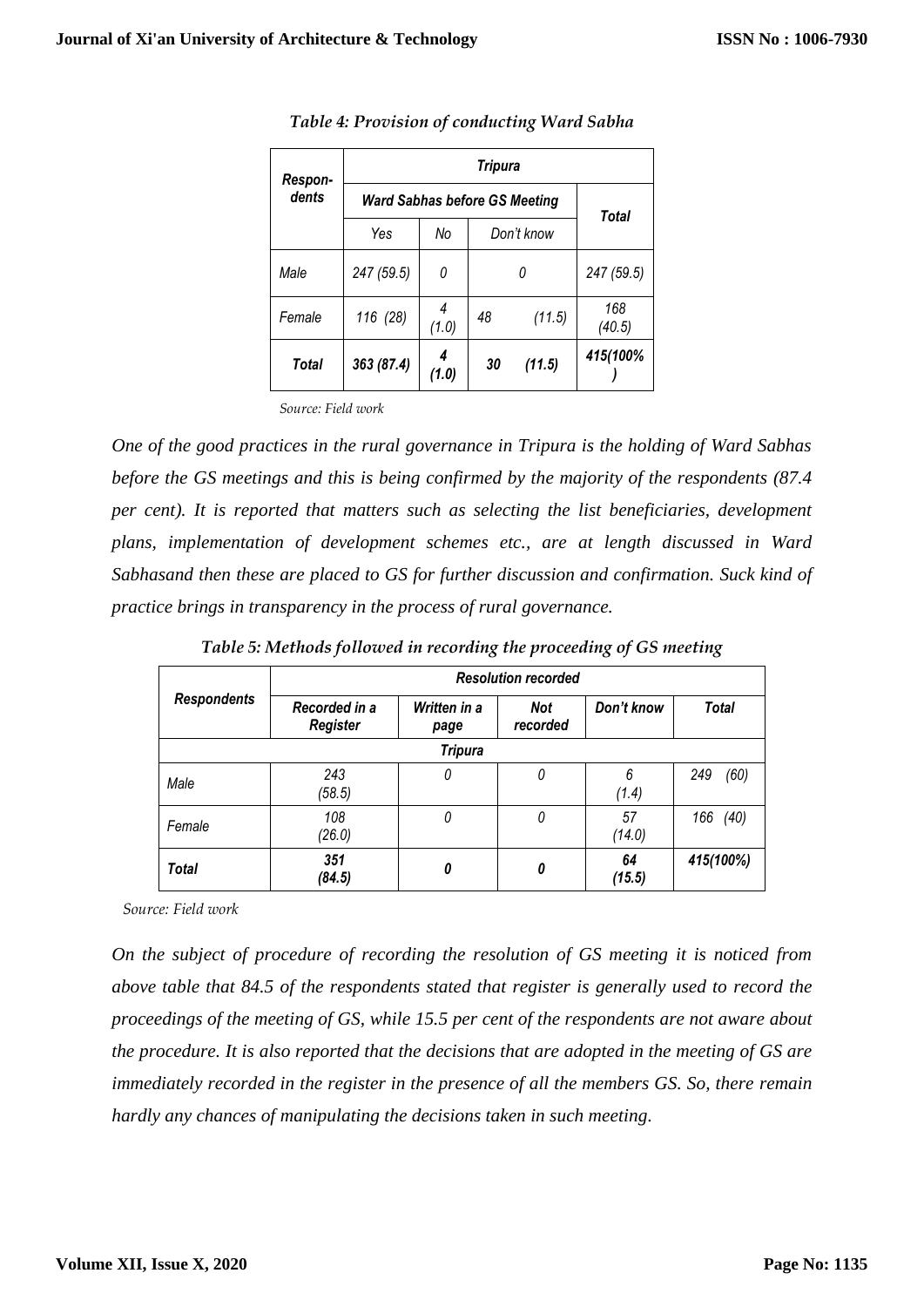|                     | <b>Tripura</b>                                           |              |                |               |  |  |  |
|---------------------|----------------------------------------------------------|--------------|----------------|---------------|--|--|--|
| Respondents<br>(GS) | <b>Express of opinion by the</b><br>people in GS meeting |              |                |               |  |  |  |
| members)            | Yes                                                      | No           | No<br>response | Total         |  |  |  |
| Male                | 208<br>(50.1)                                            | 41<br>(9.9)  | Ω              | 249<br>(60.0) |  |  |  |
| Female              | 92<br>(22.2)                                             | 39<br>(9.4)  | 35<br>(8.4)    | 166<br>(40.0) |  |  |  |
| Total               | 300<br>(72.3)                                            | 80<br>(19.3) | 35<br>(8.4)    | 415<br>(100%) |  |  |  |

*Table 6: Extent of expressing opinions by the people in the meeting of GS*

*Source: Field work*

*On the issue of expressing the opinion in the meeting of GS, 72.3 per cent of the respondents stated that they can freely express their opinion in the GS meeting. On the contrary only 19.3 per cent of the respondents stated in negative. It is observed in the course of the study that GS members are quite independent in putting their demands and sharing their problems in the meeting of GS.*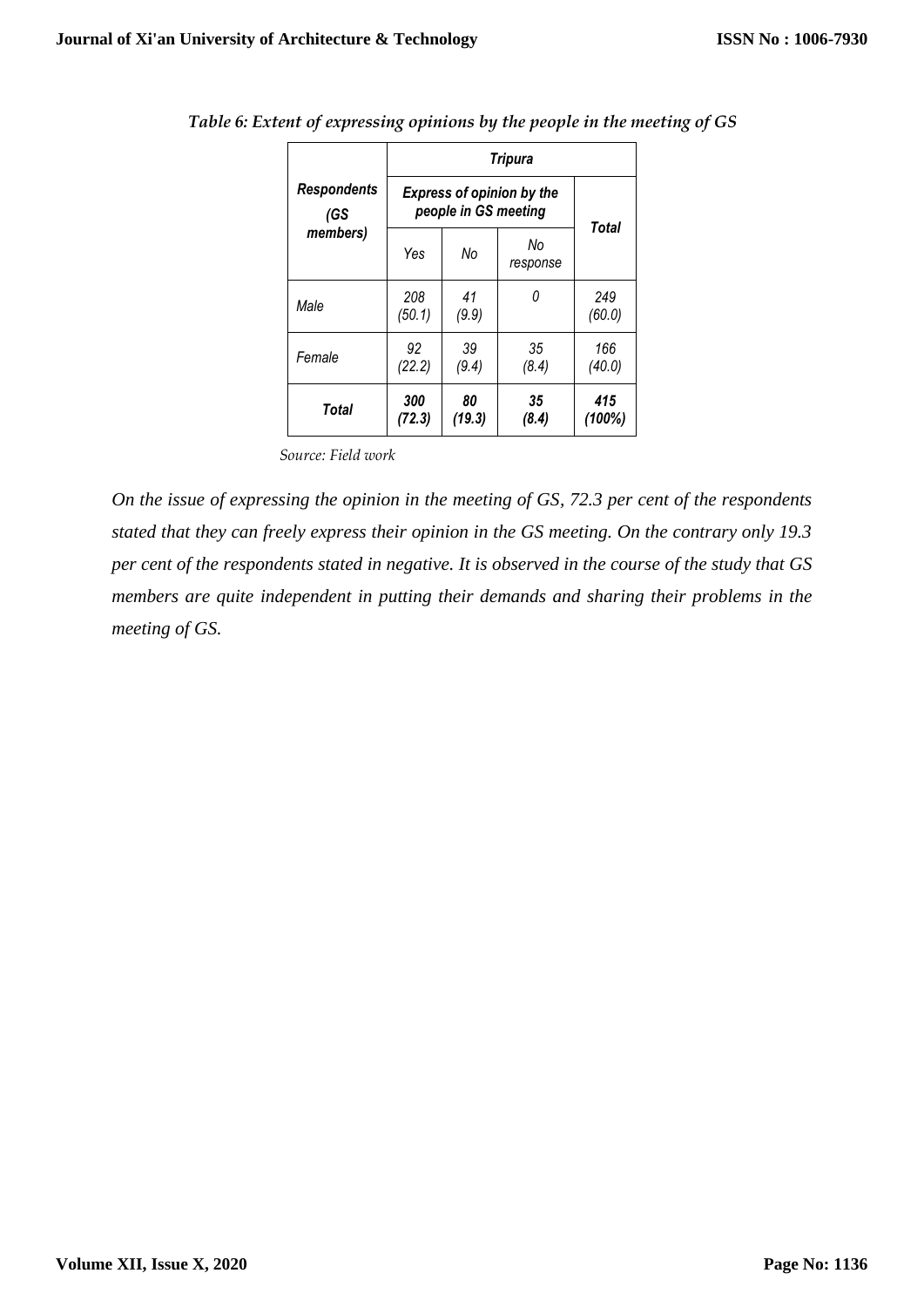|                  | <b>Tripura</b>                           |           |                |               |  |  |  |
|------------------|------------------------------------------|-----------|----------------|---------------|--|--|--|
| Respon-<br>dents | Decisions in the GS taken<br>unanimously |           |                |               |  |  |  |
|                  | Yes                                      | No        | No<br>response | Total         |  |  |  |
| Male             | 216<br>(52.0)                            | 33(7.9)   | 0              | 249<br>(60.0) |  |  |  |
| Female           | 98<br>(23.6)                             | 42(10.1)  | 26(6.3)        | 166<br>(40.0) |  |  |  |
| Total            | 314<br>(75.5)                            | 75 (18.0) | 26(6.3)        | 415<br>(100%) |  |  |  |

*Table 7: Process followed in adopting resolution in the GS meeting*

*Source: Field work*

*As regards the process of adopting resolutions in the GS meetinga significant number of respondents (75.5 per cent) opined that decisions in such meeting are adopted unanimously after duly considering each and every opinion of the members of GS. While only 18 per cent of the respondents stated in the negative. It is very important to observe that in the meeting of GS views of every member are taken into consideration and as a result this body is quite successful in meeting the demands of the people.*

|                    | <b>Tripura</b>                                               |              |  |                |            |  |  |
|--------------------|--------------------------------------------------------------|--------------|--|----------------|------------|--|--|
| <b>Respondents</b> | Implementation of the decisions adopted in<br>the GS meeting | Total        |  |                |            |  |  |
|                    | Yes                                                          | No           |  | No<br>response |            |  |  |
| Male               | 187 (45.1)                                                   | 38<br>(9.1)  |  | 24<br>(5.8)    | 249 (60.0) |  |  |
| Female             | 88 (21.2)                                                    | 35<br>(8.4)  |  | 43<br>(10.4)   | 166 (40.0) |  |  |
| Total              | 275 (66.3)                                                   | 73<br>(17.6) |  | 67<br>(16.1)   | 415 (100%) |  |  |

*Table 8: Extent of executing the resolution taken in the meeting of GS*

*Source: Field work*

*Regarding the status of implementation of the decisions taken in the meeting of GS it is revealed in the above table that 66.3 per cent of the respondents reported positively i.e., the decisions that are adopted in the meetings are implemented at the village level.On the other hand, only 17.6 per cent of the respondents viewed in negative. It is also found that there is a*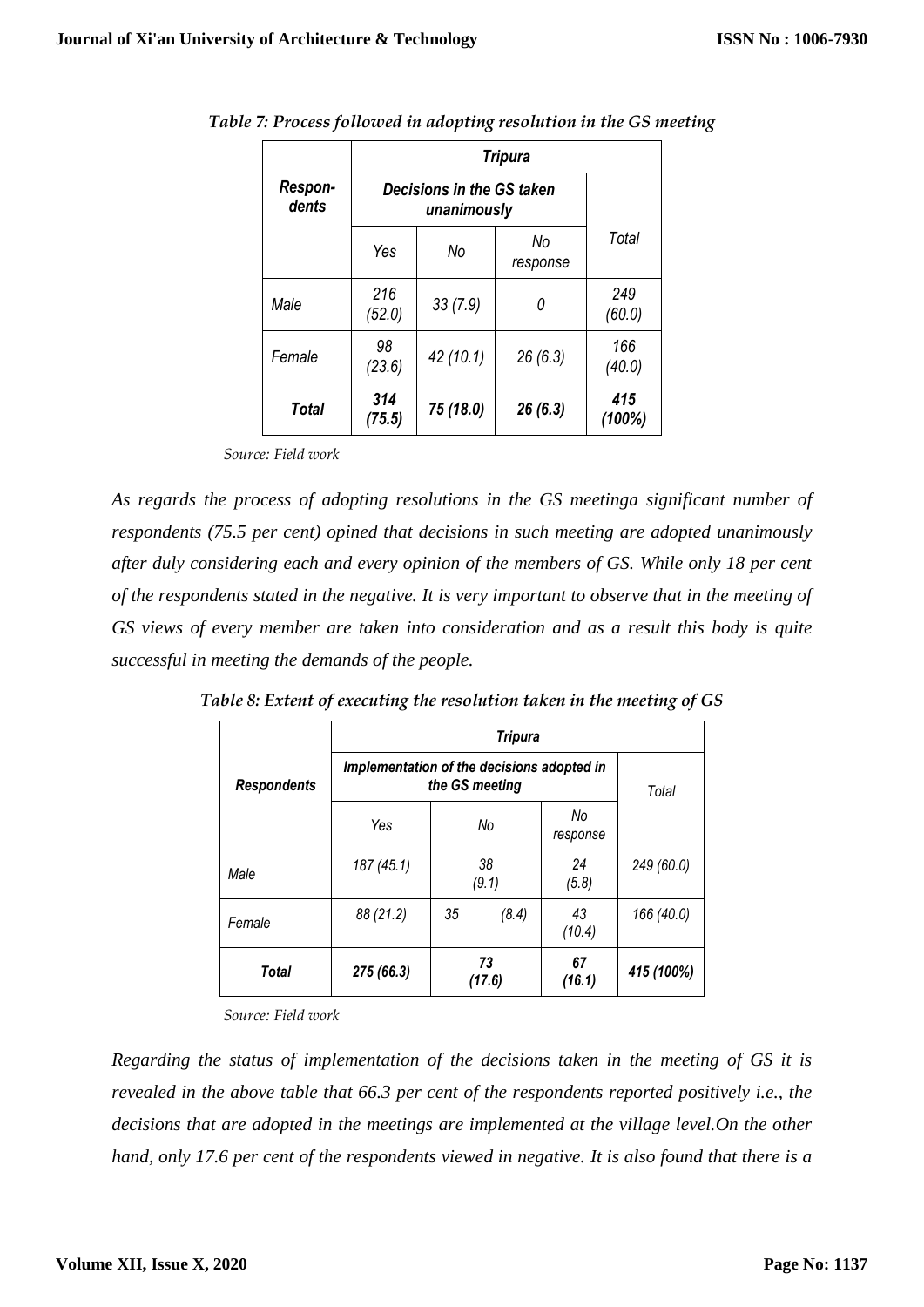*provision for the constitution of executive committee to monitor the implementation of development works in the local areas. It deserves mentions here that for the success of grassroots democracy implementation of the schemes/projects are essential component and in Tripura this aspect is rightly monitored and administered by the local bodies.*

|                  | <b>Tripura</b>                    |              |               |               |  |  |  |
|------------------|-----------------------------------|--------------|---------------|---------------|--|--|--|
| Respon-<br>dents | Involvement of party interference | Total        |               |               |  |  |  |
|                  | Yes                               | No           | Don't<br>know |               |  |  |  |
| Male             | 177 (42.6)                        | 72<br>(17.3) | 0             | 249<br>(60.0) |  |  |  |
| Female           | 117<br>(28.2)                     | 21<br>(5.1)  | 28<br>(7.0)   | 166<br>(40.0) |  |  |  |
| Total            | 294 (70.8)                        | 93<br>(22.4) | 28<br>(7.0)   | 415<br>(100%) |  |  |  |

*Involvement of party interference in the function of GS*

*Source: Field work*

*Regarding the involvement of political party in the functioning of GS it is revealed from the above table that 70.8 per cent of the respondents opined that party interference is there in the functioning of GS, whereas 22.4 per cent of the respondents viewed in negative. It is further observed during the conversation with the member of GS that in Tripura there is huge party involvement in the selection of beneficiaries under various government schemes. The person those who are affiliated with ruling party (CPIM) get maximum benefits of the schemes. Moreover, all the agendas of the meeting of GS, preparation of annual budget, formulation of development plans etc are taken on the basis of the opinion of the leaders of the ruling party (CPIM).*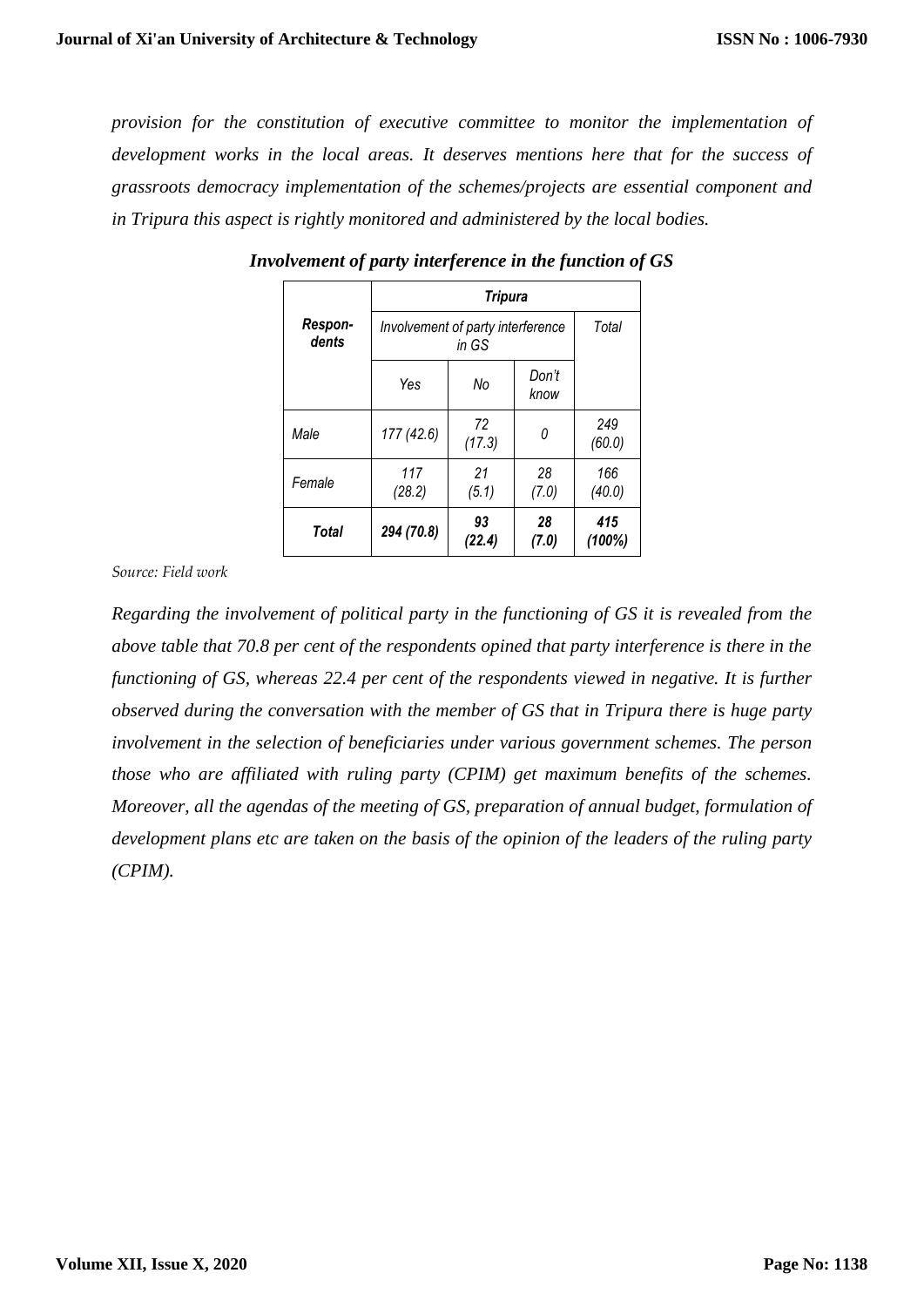#### *Findings and Conclusion*

*An analysis of the available data evinces that in Tripura meetings of Gram Sabha are held regularly as per the norms laid down in the Tripura Panchayat Act 1993. People are also kept informed about the holding of the meeting from time to time. This generates enthusiasm among the people to attend the meeting of GS. It is noticed during the course of investigation that the GS is much efficient in addressing the problems pertaining to the GP and at the same time it keeps constant vigil over the functioning of GPs in implementing various government projects in the locality through the constitution of executive committee. The members of this committee are selected by the members of GS itself. Apart from this in Tripura GP regularly conducts various training programmes especially for the members of GS regarding the functioning of GPs as well as GS. This kind of initiative boasts up the confidence of the member of GS and as a result they always remain conscious about the functioning GPs towards the development of locality.* 

*It is most important to note that in Tripura there is a provision for conducting the meeting of Ward Sabha in each ward of the GP before conducting the meeting of GS. In such meeting all the important issues such as selection of the list beneficiaries for various government schemes, implementation of development projects, development plans etc. are discussed and resolved and these are sent to the GS for further confirmation. This kind of practice brings in transparency in the process of rural governance as problems of each ward are taken into account. Another important fact that provides transparency in the functioning of GS is that all the proceedings that are adopted during the course of meeting of GS are immediately recorded into the register in the presence of all the members of the GS. Thus, there remain hardly any chances for manipulating the decisions adopted in the meetings. Further, it is also observed during the course of study that members of GS are quite independent in putting their demands and sharing their problems in the meetings. GS is found as an active body in executing the resolution adopted in the meeting. This signifies the effectiveness of GS in addressing the problems of the people.*

*However, it is observed during the course of study that there is huge party preference in the selection of beneficiaries for various government sponsored schemes. The cadres and supporters of the ruling party [at the time of the study CPI (M) was ruling the state] get most of the benefits of the schemes. It is also found that the ruling party gets involved in preparing all the agenda of the meetings of GS, making the budget, formulation of development plans etc.*